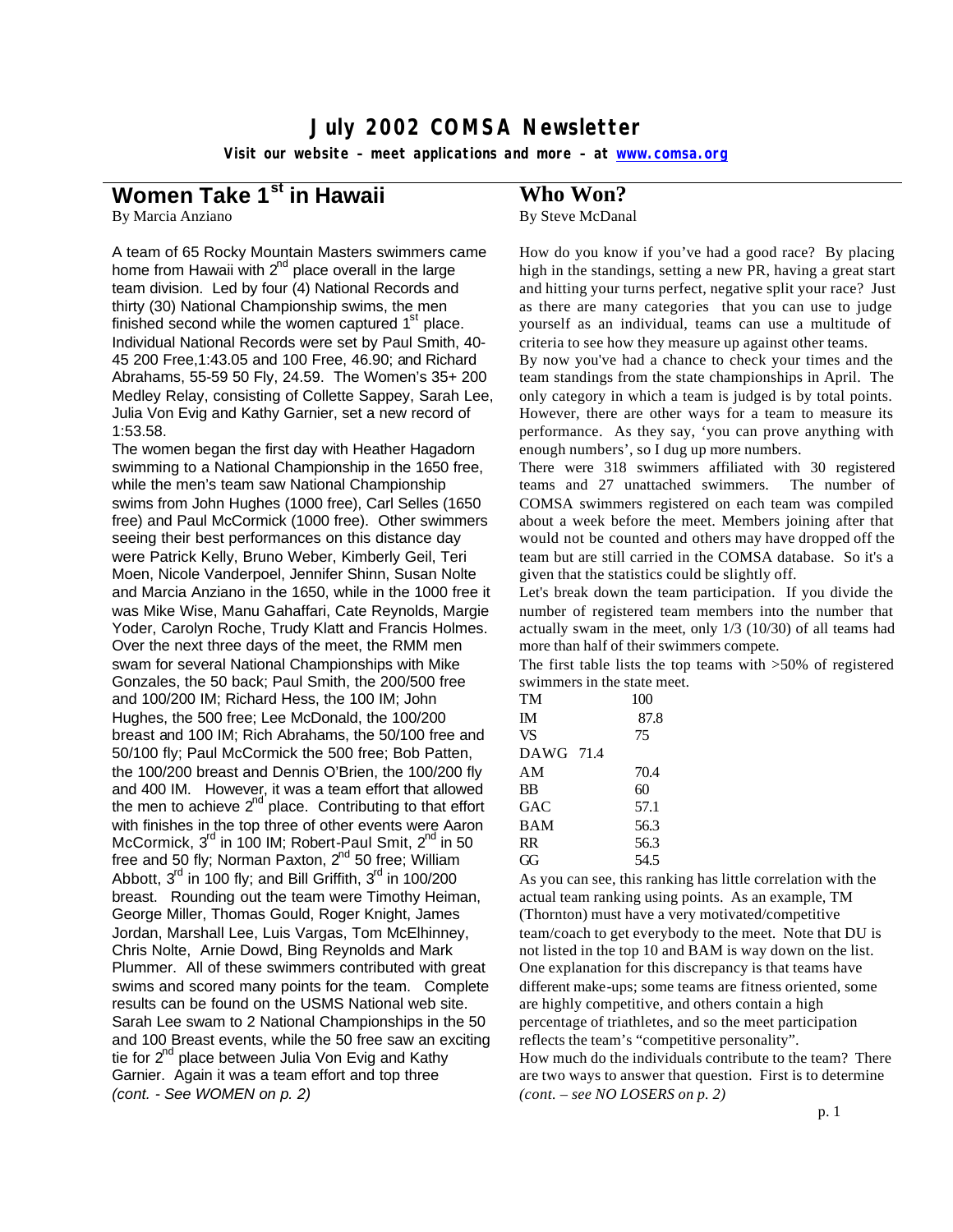# *(WOMEN – cont. from p. 1)*

finishes were turned in by Collette Sappey,  $2^{nd}$  in 50 free; Laura Smith,  $2^{nd}$  in 200 back; Ellen Campbell,  $3^{rd}$ in the 200 breast; Kim Crouch,  $2<sup>nd</sup>$  in the 100/200 breast; Lydia Young,  $3<sup>rd</sup>$  in the 400 IM; Louise Wise, 3<sup>rd</sup> in the 200 breast and Peggy Buchanan, 3<sup>rd</sup> in the 100 IM. Rounding out the women's team, many contributing points with top ten finishes were Molly Gearke, Amanda Davis, Tracy Heiman, Heather Keaton, Christine Lipson, Jennifer Rocke, Patti Meeks, Lynette Washburn, Cindy Hawkinson, Karen Rosener, Mary Wohl Haan and Cynthica Anderson. The teams could not have placed as high, if it were not for the efforts of many on the relay teams. The same four 35+ women that brought home the National Record in the Medley Relay, also took first place in the 200 Free Relay with a time of 1:39.23. Showing the strength of that age-group, the relay team of Kim Crouch, Ellen Campbell, Jennifer Shinn and Heather Hagadorn took second place in the 200 Free Relay with a time of 1:45.56. The team of Laura Smith, Ellen Campbell, Kim Crouch and Heather Hagadorn took  $3<sup>rd</sup>$  in the 200 Medley Relay. A  $2<sup>nd</sup>$  place finish by the 45+ women's 200 Medley Relay team of Mary Wohl Haan, Cynthica Anmderson, Karen Rosener and Carolyn Roche contributed even more points to the Women's team  $1<sup>st</sup>$  place results. The women had 6 additional relay finishes in the top ten, all scoring points toward their win.

The men also saw many points scored by their relay teams. Among the 12 top ten finishes by men's relay teams, first place was achieved by the 55+ 200 Free Relay of Paul McCormick, Arnie Dowd, Carl Selles and Richard Abrahams. Topping off the 13 top ten finishes by Mixed Relay Teams were a  $1<sup>st</sup>$  place finish of 1:32.67 in the 35+ 200 Free Relay of Paul Smith, Kathy Garnier, Mike Gonzales and Collette Sappey. In the 45+ bracket, a  $1<sup>st</sup>$  place finish with a time of 1:38.71 in the 200 Free Relay was accomplished by Richard Abrahams, Karen Rosener, Carolyn Roche and Richard Hess.

All of the swimmers contributed to the success of Rocky Mountain Masters. Not all the times and placements can be covered in an article of this size, but check the web site of USMS for details on any of the events.

Next year the Short Course National meet is in Tempe, Arizona. Let's see even more Rocky Mountain Masters get together and attend this meet. With the strength of our swimmers, we can bring back 1<sup>st</sup> place in all categories! Everyone that attended this year had a great time and encourage others to

join them for this meet next year.

# **SPECIAL THANKS**

A special Thank You to Jane Scott from Boulder for all her efforts at Nationals. Jane spent a great deal of time putting all the relays together.

Thanks so much, Jane, for your efforts. You were a great support in the results that were achieved! \*\*\*\*\*\*\*\*\*\*\*\*\*\*\*\*\*\*\*\*\*\*\*\*\*\*\*\*\*\*\*\*\*\*\*\*\*\*\*\*\*\*\*\*\*\*\*\*\*\*\*\*\*\*\*\*\*\*\*\*

# *(NO LOSERS – cont. from p. 1)*

how many events each person enters. The meet average is 4.2 events per swimmer (it used to be closer to five, but has dropped the last few years). The following table lists teams with members swimming more events than the average. Events per swimmer

| русны рег эминист |     |
|-------------------|-----|
| DUR               | 7.1 |
| VS                | 6.3 |
| MМ                | 6   |
| DAC               | 5.2 |
| AF                | 5   |
| CSST              | 5   |
| SС                | 5   |
| DAWG              | 4.9 |
| HR                | 4.8 |
| ΒB                | 4.7 |
| <b>BAM</b>        | 4.5 |
| FCC               | 4.5 |
| BY                | 4.5 |
| <b>VOR</b>        | 4.3 |
| SS                | 4.3 |
| TM                | 4.3 |

As you can see, some swimmers really like to get after it. However, just entering events doesn't get points for the team, so let's get to the nitty-gritty and see where the points come from. The average points-per-swimmer for this meet is 26.6. The next list is those teams with the most 'bang for the buck'.

| Points per swimmer |                                   |
|--------------------|-----------------------------------|
| VS                 | 44.7                              |
| <b>DUR</b>         | 43.4                              |
| SС                 | 37.2                              |
| <b>VOR</b>         | 36.2                              |
| <b>BAM</b>         | 33.3                              |
| BY                 | 32                                |
| HR                 | 31.8                              |
| DAWG 31.6          |                                   |
| EV                 | 30.4                              |
| DAC                | 29.6                              |
| DU                 | 28.6                              |
| ΑM                 | 28.6                              |
|                    | (cont. $-$ see NO LOSERS on p. 3) |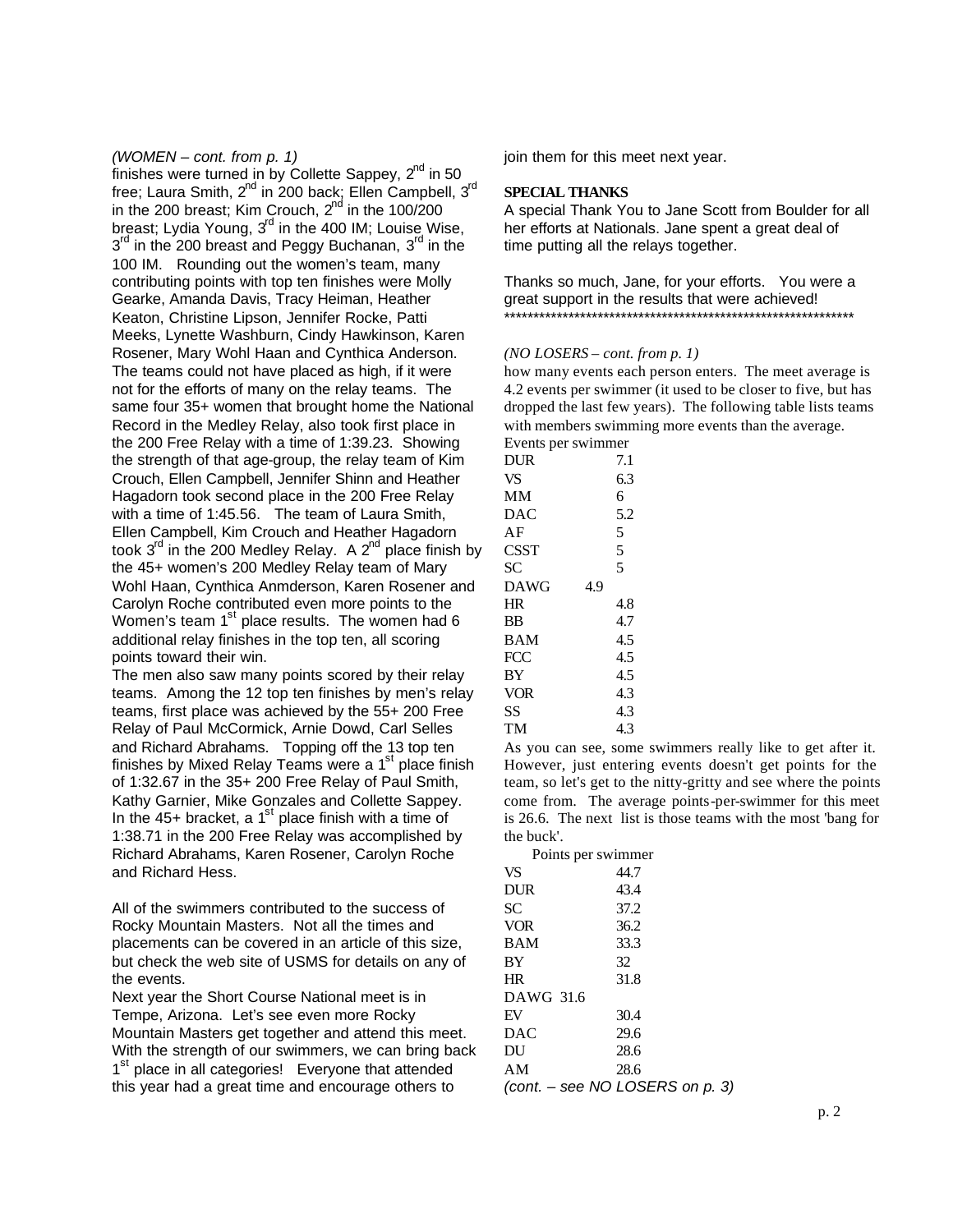# *(NO LOSERS – cont. from p. 2)* FCC 28.5 MM 28

To go off track for a moment, why is the 'events per swimmer' considered an important factor in the individual's contribution to the team, since this factor doesn't actually

produce points. Well, the first answer is—points are not important in this case. Secondly, consider this-- if you knew whom you were swimming against and their times, then you would accordingly adjust your events to maximize your points. The number of events per swimmer could change dramatically. Conversely, in a truly 'blind' meet (in which the competitor has no prior knowledge of his competition), he could assume that the more events that he entered, the greater possibility (not a guarantee) of placing. Hence, the 'events per swimmer' is a pre-competition

action designed to produce post-competition results. Then again, it may be only an index of enthusiasm. Your call. Also notice that there are 11 teams common to both lists so there must be a close relationship between the number of events and the number of points per swimmer.

The team categories are split into three groups based primarily on the number of entries. Changing the number of teams in even one group would change the standings of many teams, such as a team dropping from the last place in the medium division to first place in the small division. So, if your team didn't place point-wise in whatever group it was listed in, consider other performance categories.

If you have a lot of free time, you can pursue this even more-- consider a breakdown of male/female categories, age groups or distance per team (is this a sprint team or a distance team?). Remove relay points from the standings (a real bonus for large teams) and re-figure. What is your teams' participation in triathlon events?

The bottom line: Teams exc el in different areas, just as individuals do. Find out where your team performs best and use that as standard (or goal) to compete against other teams. Everybody wins!

\*\*\*\*\*\*\*\*\*\*\*\*\*\*\*\*\*\*\*\*\*\*\*\*\*\*\*\*\*\*\*\*\*\*\*\*\*\*\*\*\*\*\*\*\*\*\*\*\*\*\*\*\*\*\*\*\*\*\*\* **THE WORLD'S in New Zealand**

By Yvonne Wright

"EEEEE-vone! EEEEEEEEE-vone Wright! EEEEEEEEEEEE-vone Wright from the Stites, where are you?" the marshal screams.

I finish my conversation and wave my cap, "Over here!"

I saunter over. The marshal rebukes me, "What are you trying to do, psych out your competition?"

"What's the rush? There's ten more heats before mine," I reply.

Shaking his head, he points to a number 8 on a bench and tells me to sit down.

Sitting there on the hard bench amongst 20 more just like it, I feel kinda like Arlo Guthrie on the Group W bench in "Alice's Restaurant."

"Whatcha in fer, kid?"

"Litterin." Oh, you remember.

We move up to the next bench and a lady calls out our names and looks at our badges just to make sure we are really who we say we are. "Where's number 9?" she yells.

"She chickened out!" I reply. This comment is met with gales of laughter from my heat-mates and the stern official. I don't know what is so funny. The way I talk, I guess; a different English language.

Actually, on that second day I had decided that I had better get down to the marshalling area early, because I had nearly missed my first event, the 800 Free, entirely.

There was a huge movie screen set up on the floor above the pool to accommodate more people. So on the first day of the meet, Joe, my sweet husband and best friend, and I are just sitting around up there having a good time--eating crackers, drinking juice, listening to Led Zepp and the Doors on the jukebox, watching the meet begin. I am in heat 10, so I figure it will be about 3 hours before I swim. I watch heat one go by. The cameraman is following a pimple on the nose of the lead swimmer.

I go look at t-shirts and come back. Now they're swimming heat 3. I visit with some Australians for ten minutes. I sit down and drink some juice. I look up at the screen and, "What the!!!!! It says heat 6. Is this a mistake?" I run over to information. They know nothing, as usual.

I look closer. The cameraman finally pulls back a bit. "Oh, shit, they're swimming two to a lane! It would have been nice if they had told us this fact. My suit's out in the van a mile away!"

Shift into high gear and start running. Get to the van and don the suit.

Yesterday I popped for the special "Speedo fastskin" with long arms and long legs that takes 45 minutes to put on properly. Getting it on is a warm-up in itself. Putting it on is the only reasonable warm-up anyway, because with 3000 competitors and only a 5lane 25 yard pool for warm-ups, swimming isn't much of an option. I usually wear a 32 but the couple who sold me the suit said I need a 27. So in a desperate rush, I

squeeze into it as best I can, sprint for the QEII and ask an official, who has stepped out front for a smoke, to zip me up.

 *(cont. – see THE WORLDS on p. 4)*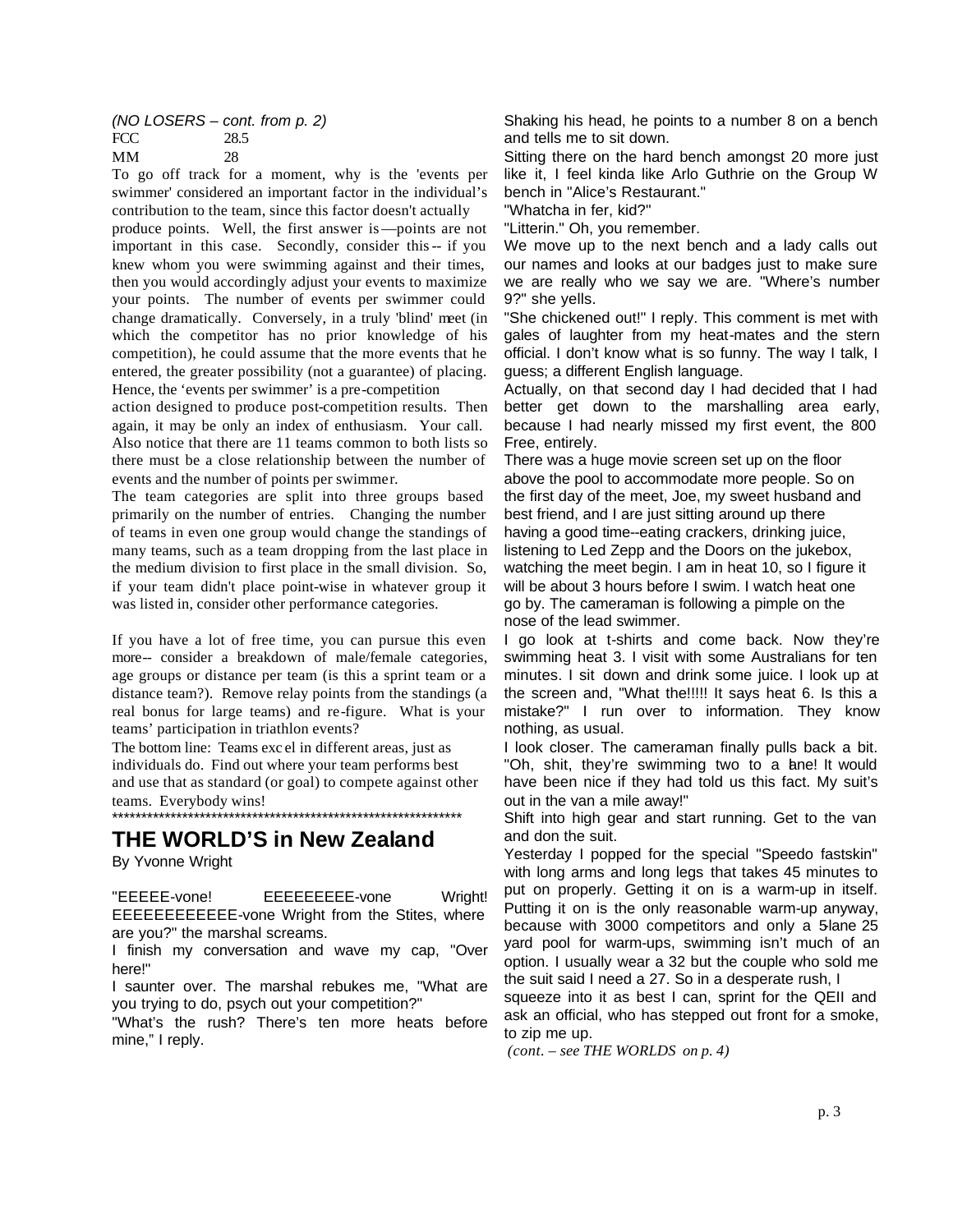## *(THE WORLDS – cont. from p. 3)*

Finally arriving at the pool, I am told I can't get in. "Well how am I supposed to race?" They point to the marshalling area and I hustle over there. It is empty. An official sees me and yells, ""What heat?"

I frantically scream, "ten." She grabs my arm and gets me out there with 3 minutes to spare. "Whew!"

With my adrenaline surging, I swim like there is no tomorrow and lap everybody in my heat. I beat my time from last summer by a minute and a half. Why? The new suit, the adrenaline, the pool, the altitude, but mostly I think it is the rest.

My work as a Rolfer is extremely physically demanding, and I am usually dog-tired at the end of the day. I used to swim nearly every day, as well. For the previous few years, I have existed in a state of perpetual exhaustion. But, after our trip to India, Nepal, and Tibet last April, I started to cut down on my workouts considerably. Three times a week is a lot for me now. I haven't swum for a week before the meet because we were travelling. And before that I really wasn't swimming very often. So now I am in the taper of my life.

For the next three events, I piss the marshal off more and more by showing up later and later. I actually swim a warm-up in the little pool before my last event and show up to marshalling just 3 heats ahead.

Eventually, Easter Sunday, the day I had been dreading, dawns. Joe and I go down to the ocean and watch the sun rise. Then we head out for Lyttlton Harbor, the site of the 3K open-water swim.

They are setting up a bunch of tents. I walk down and feel the water. "Well, it's not frozen solid, anyway." I have not been able to get a straight answer out of anybody about how cold it really is. Just stuff like, "Well, last summer was unusually cold." And now it's fall! I think they're scared to let us know.

I go back up to the parking lot and eat some breakfast. People are starting to arrive so I go down and get numbered. "To identify the body?" I inquire.

"Yes," is the solemn reply.

I'm getting a bad feeling about this.

I come back up and sit in the warm van. After a while I hear somebody yelling into the loudspeaker. "Stay to the right of the buoys. Raise your hand high if you need assistance. You will have a 30-minute warning and a 15-minute warning before the race. Then you will have a 2 minute and 1 minute warning before each heat."

I laugh deliriously at the use of the term "warning." The truth is, they are really warning us not to go in because the water is so fricking freezing. After all, we are awfully close to Antarctica.

I warm-up by putting on my suit, 3 caps, and earplugs. I ask Joe to have two cups of tea and rice porridge

waiting for me when I get back. Then we make our way back down to the beach. I give him my wedding ring, so that I don't lose it when my fingers shrink in the cold. I question my sanity.

Heat one takes off, going way to the left of the buoy. All are subsequently disqualified.

Heat 2 takes off, half to the left, half to the right. Heat 3 totally scatters in any direction.

I'm getting a bad feeling about this race.

After heat 6 takes off, I kiss Joe good-bye and wander in with the rest of the turquoise caps. Now I know how cold the water is. As in absurd! I guess it's about 50 degrees. Some people have turned around and are wisely throwing in the towel.

At last, my heat receives the last of our warnings and the gun goes off. As I dive in my head aches like a toothache all over for a few minutes until my brain drops into a state of numbness. I get kicked in the face and breaststroke a bit. Ah, finally I have some swimming space to myself. I may be freezing to death, but at least I have my space.

"OK, where are we going? I don't see any buoy."

So I just follow behind. I think, "Be the Buddha. Take the middle way."

Sure enough the strategy works and I see the buoy looming ahead and I get to the right of it. After cornering, again I see no buoy and just follow people in some general direction for the second third of the race.

I pray a lot and think about the porridge. I kick harder. After zigzagging around I finally see the second buoy and round the corner while being smacked by another swimming fool.

Now I have absolutely no idea where I am going. Soon I am very much alone. I breaststroke along trying to get my bearings. I see some green off in the distance. I remember trees on the parking lot so I head that way. My zigzagging gets worse. I see boats heading off behind me to rescue someone. My breaststroking is increasing.

"3K? More like 5K! Why did I choose to come to New Zealand, anyway? I should have chosen nationals in Hawaii instead!"

I cannot seem to get oriented. Finally a guy swims past and I get on his feet. Then he is gone. A kayak pulls up beside me and I vaguely hear him yelling something at me, but I have earplugs in to keep out the cold and can't understand him. I swim for the green. Gradually I see the bay. I can feel my brain freezing solid. Everything is becoming foggy. It is very hard to swim now. I breaststroke more. "Swim to the people!" the guy in the kayak orders.

Yes, I think I see people. Someone else goes by and I follow. I bump over a buoy line and somehow manage *(cont. – see THE WORLDS on p. 5)*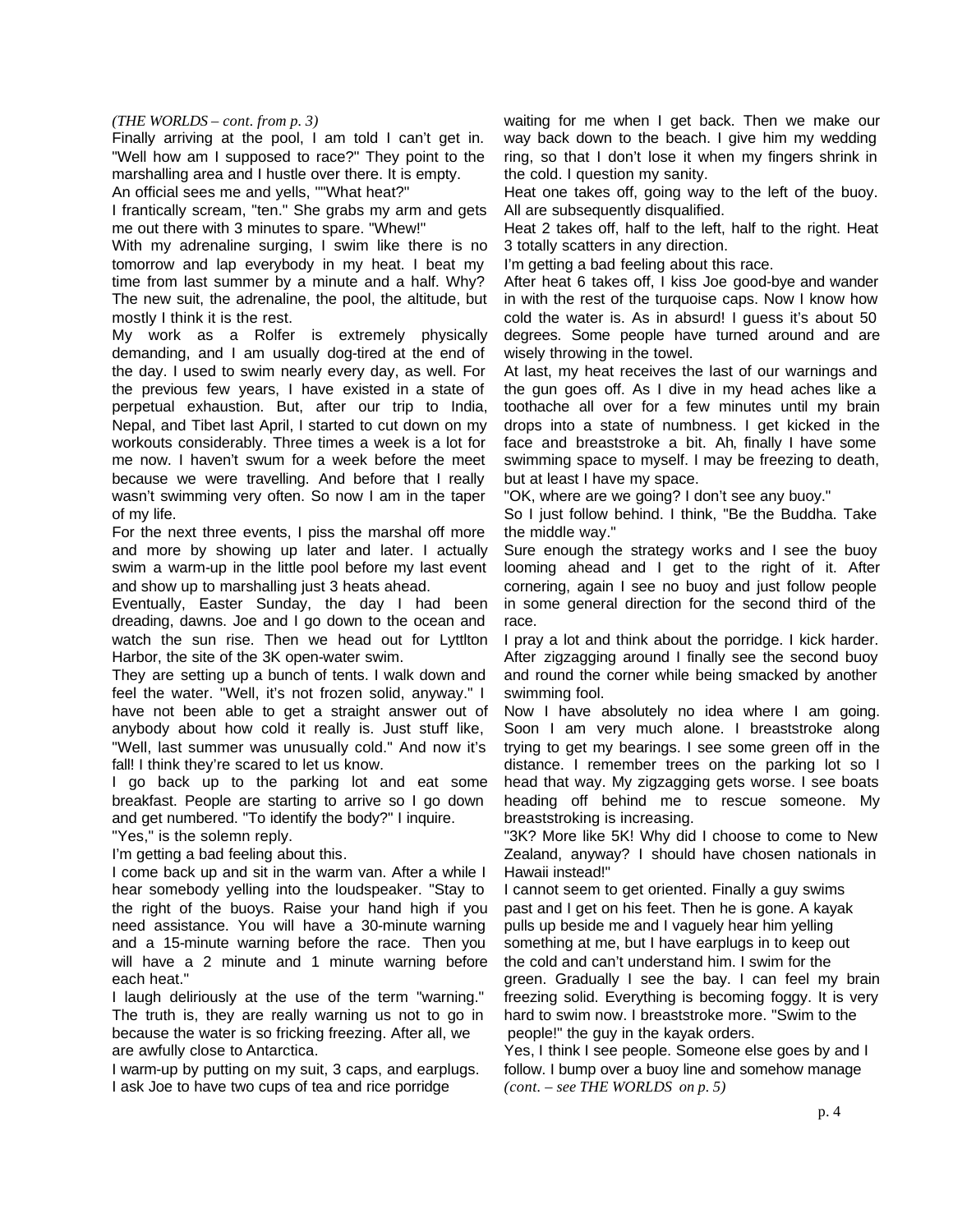# *(THE WORLDS cont. from p. 4)*

to keep stroking. Now I can make out a dock with people on it. I go back and forth over the buoy line again. I swim for dear life, hoping to make it before I can't move my arms and legs anymore.

Finally, finally I make the dock and get my numbed feet into the mud. I see them pulling a guy out on a stretcher. A kind man grabs my arm and pulls me up. "Are you OK?" he asks.

"Yeah.… Did you swim the race?" I reply.

"No dear, I'm just helping people out," he shivers.

The mood is somber among the spectators. The air hangs heavy with the threat of death. More people grab me and throw a wool blanket around me. There is a tent full of people on cots with heaters in it. The ambulances are pulling in and out.

The whole right side of my neck is bleeding from rubbing against my suit in the salt water, so I keep pulling the blanket away. A woman holding me keeps putting it back. I am too cold to say anything.

Joe is very glad to see me. He was afraid I checked out into the sea, because I have come in 8 minutes later than my seedtime and he had seen the boats going after people. He is an angel, handing me a cup of hot tea. I just want to get warm again. The cold is unbearable now with the wind blowing up against my

suit. I think about just getting my clothes on, but decide to wait in the shower line to rinse the saltwater out of my neck wounds. The 3 minutes in line is unbearable. Finally I make it under the hot water. Oh, blessed relief. I get my two minutes under the water, then head for the changing tent and put on my fleece stuff.

Shivering uncontrollably, I make my way up to the van, put on my hat and down coat, wrap myself in down bags and eat 3 bowls of porridge. Forty-five minutes later I begin to feel warm again. I have lived to tell about it.

These were my results: Long course meters: 800 Free – 13.28.01 19<sup>th</sup> place

200 Back - 3:18.09 13<sup>th</sup> place 200 Free - 3:04.33  $18^{th}$  place 50 Back - 41.56  $11<sup>th</sup>$  place

100 Back - 1:29.91  $11^{th}$  place

3K openwater 1:04.00 6th place

These times are faster than I have swum in 15 years. The pool times are official but the open-water time was what Joe clocked me at. They screwed up the results for it. I guess the computer froze. Oh yeah, if I ever try to swim in cold water again, somebody please stop me!



**=======================================================================**

# **VISIT THIS COMSA SPONSOR AT CHATFIELD… TRY COOL GEAR!**

 Hi all! This is Tim Hola and if you haven't seen me yet around your pool or at Chatfield, you probably will soon. I just wanted to have a chance to officially introduce myself to all of the COMSA members. I am the Aqua Sphere Representative for all of Colorado and Utah. Aqua Sphere is a brand name under Aqua Lung/US Divers that specifically makes fitness-swimming equipment. We are most widely known for making the popular Seal Swim Mask. My fiancé, Nikki, and myself moved from Chicago to Denver on New Year's Eve and are really enjoying your wonderful state!

As many of you know, Aqua Sphere is now an official sponsor of COMSA. This means that at the Chatfield weekly swims, various practices in pools around the city & state, triathlons, and swim meets, you might see me giving demonstrations of the Aqua Sphere line of products, including the Seal, Seal Kid, Kaiman goggles, paddles, and fins. If you have a chance, check out www.comsa.org. Click on the Aqua Sphere logo at the bottom of the page for more details on our company.

In addition to giving demos of our products, I also set up accounts with stores in the area. So if any of you have any leads on where our products could be sold or where you would like them to be sold, please drop me a line at 303- 619-1080 or at timhola@yahoo.com.

Thanks & see you all soon, Tim Hola